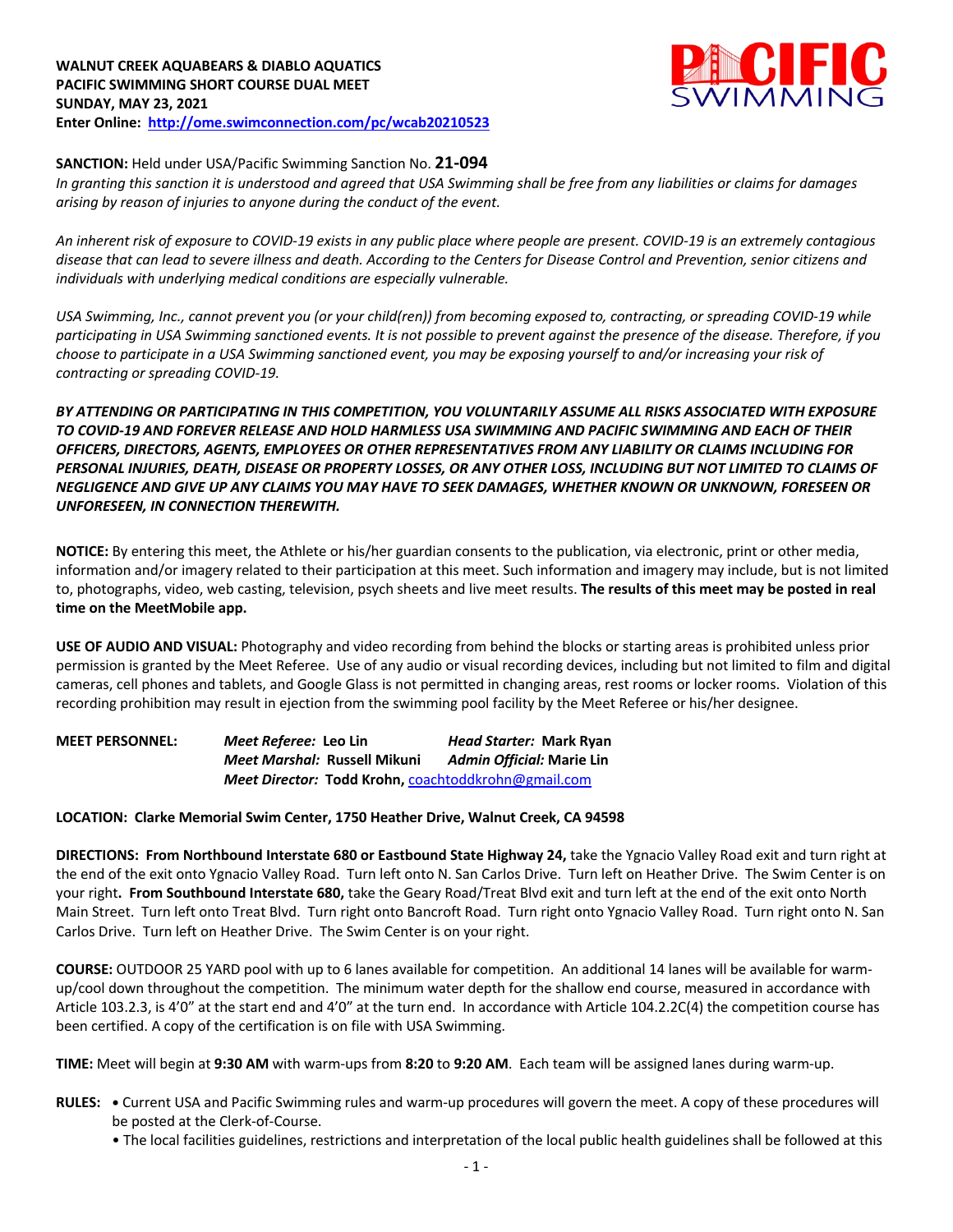meet.

• All applicable adults participating in or associated with this meet, acknowledge that they are subject to the provisions of the USA Swimming Minor Athlete Abuse Prevention Policy ("MAAPP"), and that they understand that compliance with the MAAPP policy is a condition of participation in the conduct of this competition.

- All events are timed finals.
- All events will swim fast to slow.
- Athletes may compete in **2 individual and 1 relay** event per day.
- All Athletes ages 12 and under should complete competition within four (4) hours.

• Entries will be accepted until the number of splashes exceeds the estimated time line, per the "Four-Hour Rule," based on the Athletes age and gender, or when the number of entered athletes meets capacity per facility restrictions. **•** If local conditions warrant it the Meet Referee, with the concurrence of the Meet Director, may require a mandatory scratch down. Immediate cash refunds will be made for any mandatory scratches.

• **All Coaches and Officials must wear their USA Swimming membership cards in a visible manner.** 

**UNACCOMPANIED ATHLETES:** Any USA Swimming Athlete-Member competing at the meet must be accompanied by a USA Swimming Member-Coach for the purposes of Athlete supervision during warm-up, competition and warm-down. If a Coach-Member of the Athlete's USA Swimming Club does not attend the meet to serve in said supervisory capacity, it is the responsibility of the Athlete or the Athlete's legal guardian to arrange for supervision by a USA Swimming Member-Coach. The Meet Director or Meet Referee may assist the Athlete in making arrangements for such supervision; however, it is recommended that such arrangements be made in advance of the meet by the Athlete's USA Swimming Club Member-Coach.

**RACING STARTS:** Athletes must be certified by a USA Swimming member-coach as being proficient in performing a racing start or must start the race in the water. It is the responsibility of the Athlete or the Athlete's legal guardian to ensure compliance with this requirement.

**RESTRICTIONS:** • Smoking and the use of other tobacco products is prohibited on the pool deck, in the locker rooms, in spectator

- seating, on standing areas and in all areas used by Athletes, during the meet and during warm-up periods.
- Sale and use of alcoholic beverages is prohibited in all areas of the meet venue.
- No glass containers are allowed in the meet venue.
- No propane heater is permitted except for snack bar/meet operations.
- All shelters must be properly secured.
- Deck Changes are prohibited.

• Destructive devices, to include but not limited to, explosive devices and equipment, firearms (open or concealed), blades, knives, mace, stun guns and blunt objects are strictly prohibited in the swimming facility and its surrounding areas. If observed, the Meet Referee or his/her designee may ask that these devices be stored safely away from the public or removed from the facility. Noncompliance may result in the reporting to law enforcement authorities and ejection from the facility. Law enforcement officers (LEO) are exempt per applicable laws.

• Operation of a drone, or any other flying apparatus, is prohibited over the venue (pools, Athlete/Coach areas, Spectator areas and open ceiling locker rooms) any time Athletes, Coaches, Officials and/or Spectators are present.

**ELIGIBILITY:** • Athletes must be current members of USA Swimming and enter their name and registration number on the meet entry card as they are shown on their Registration Card. If this is not done, it may be difficult to match the Athlete with the registration and times database. The meet host will check all Athlete registrations against the SWIMS database and if not found to be registered, the Meet Director shall accept the registration at the meet (a \$10 surcharge will be added to the regular registration fee). Duplicate registrations will be refunded by mail.

• Meet is open only to qualified athletes registered with **Walnut Creek Aquabears or Diablo Aquatics.** Athletes who are unattached but participating with **Walnut Creek Aquabears or Diablo Aquatics** are eligible to compete.

- Entries with **"NO TIME" will be accepted**.
- Disabled Athletes are welcome to attend this meet and should contact the Meet Director or Meet Referee regarding any special accommodations on entry times and seeding per Pacific Swimming policy.

• Athletes 19 years of age and over may compete in the meet for time only, no awards. Such Athletes must have met standards for the 17-18 age group.

• The Athlete's age will be the age of the Athlete on the first day of the meet.

**ENTRY FEES: \$20** per athlete. Entries will be rejected if payment is not sent at time of request. No refunds will be made, except mandatory scratch downs.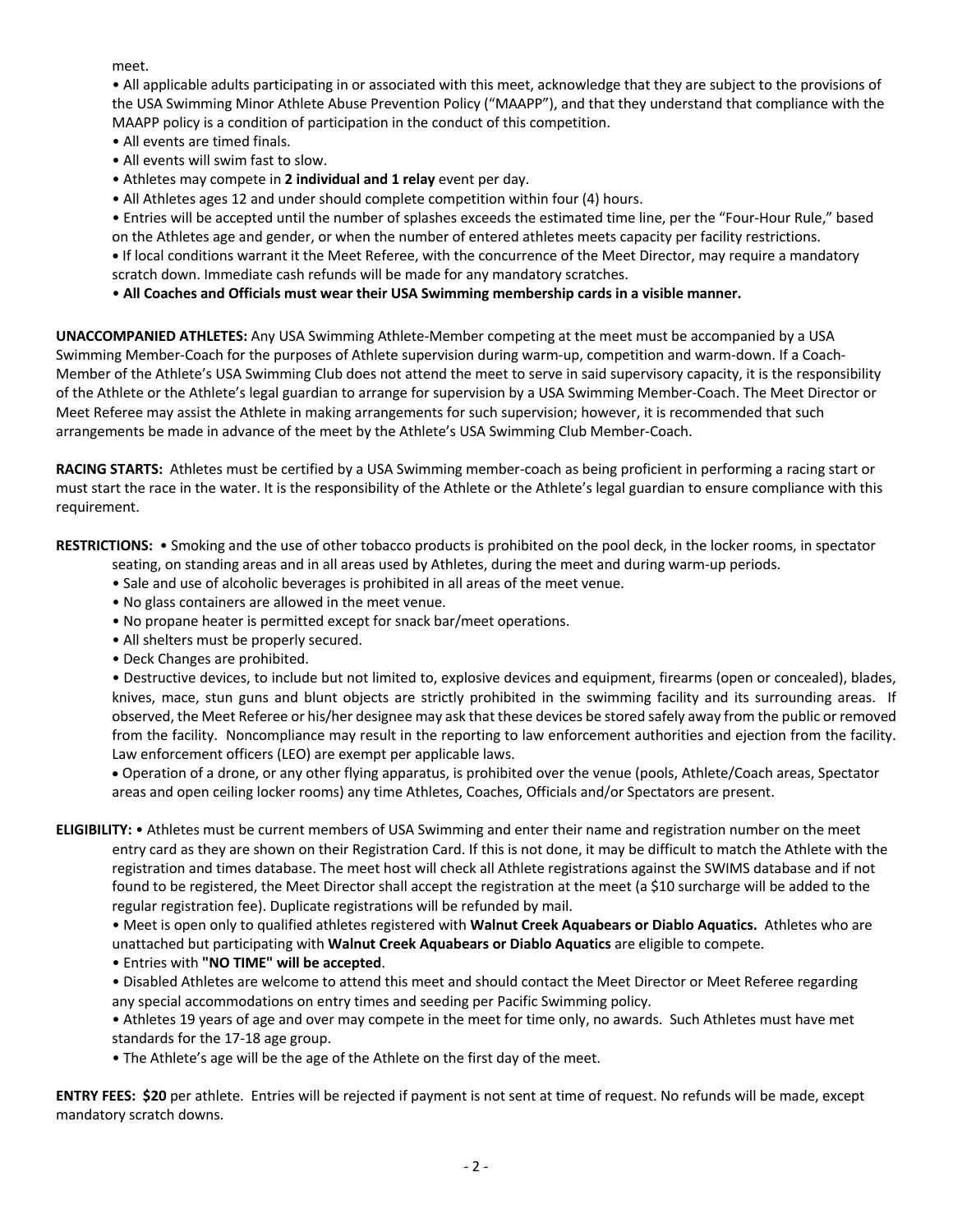**ONLINE ENTRIES: To** enter online go to **http://ome.swimconnection.com/pc/wcab20210523** to receive an immediate entry confirmation. This method requires payment by credit card. Swim Connection, LLC charges a processing fee for this service, equal to \$1 per Athlete plus 5% of the total Entry Fees. Please note that the processing fee is a separate fee from the Entry Fees. If you do not wish to pay the processing fee, enter the meet using a mail entry. **Entering online is a convenience, is completely voluntary, and is in no way required or expected of an Athlete by Pacific Swimming.** Online entries will be accepted through **Monday, May 17, 2021.**

**MAILED OR HAND DELIVERED ENTRIES**: Entries must be on the attached consolidated entry form. Forms must be filled out completely and printed clearly with Athlete's best time. Entries must be postmarked by **Saturday, May 15, 2021** or hand delivered by 6:30 PM **on Monday, May 17, 2021.** No late entries will be accepted. Requests for confirmation of receipt of entries should include a self-addressed envelope.

**Make check payable to**: Walnut Creek Aquabears

**Mail entries or hand deliver entries to:** Todd Krohn, 6 Easton Ct., Orinda, CA 94563

**CHECK-IN:** The meet shall be pre-seeded. Athletes shall report to the bull-pen area at their scheduled time for each event.

**SCRATCHES:** Any Athletes not reporting for or competing in an individual timed final event that they have entered shall not be penalized.

# **AWARDS:** None.

#### **ADMISSION:** Free.

**MISCELLANEOUS:** No overnight parking is allowed. Facilities will not be provided after meet hours.

#### **EVENTS**

| Sunday, May 23                |                      |                              |  |  |  |  |  |  |  |
|-------------------------------|----------------------|------------------------------|--|--|--|--|--|--|--|
| <b>GIRLS</b><br><b>EVENT#</b> | <b>EVENT</b>         | <b>BOYS</b><br><b>EVENT#</b> |  |  |  |  |  |  |  |
| 1                             | Mixed 400 Free Relay | 2                            |  |  |  |  |  |  |  |
| 3                             | 1000 Free            | 4                            |  |  |  |  |  |  |  |
| 5                             | 200 Free             | 6                            |  |  |  |  |  |  |  |
| 7                             | 100 Back             | 8                            |  |  |  |  |  |  |  |
| 9                             | 100 Breast           | 10                           |  |  |  |  |  |  |  |
| 11                            | 200 Fly              | 12                           |  |  |  |  |  |  |  |
| 13                            | 50 Free              | 14                           |  |  |  |  |  |  |  |
|                               | 15 minute break      |                              |  |  |  |  |  |  |  |
| 15                            | 100 Free             | 16                           |  |  |  |  |  |  |  |
| 17                            | 200 Back             | 18                           |  |  |  |  |  |  |  |
| 19                            | 200 Breast           | 20                           |  |  |  |  |  |  |  |
| 21                            | 500 Free             | 22                           |  |  |  |  |  |  |  |
| 23                            | 100 Fly              | 24                           |  |  |  |  |  |  |  |
| 25                            | 200 IM               | 26                           |  |  |  |  |  |  |  |

Use the following URL to find the time standards: http://www.pacswim.org/swim-meet-times/standards